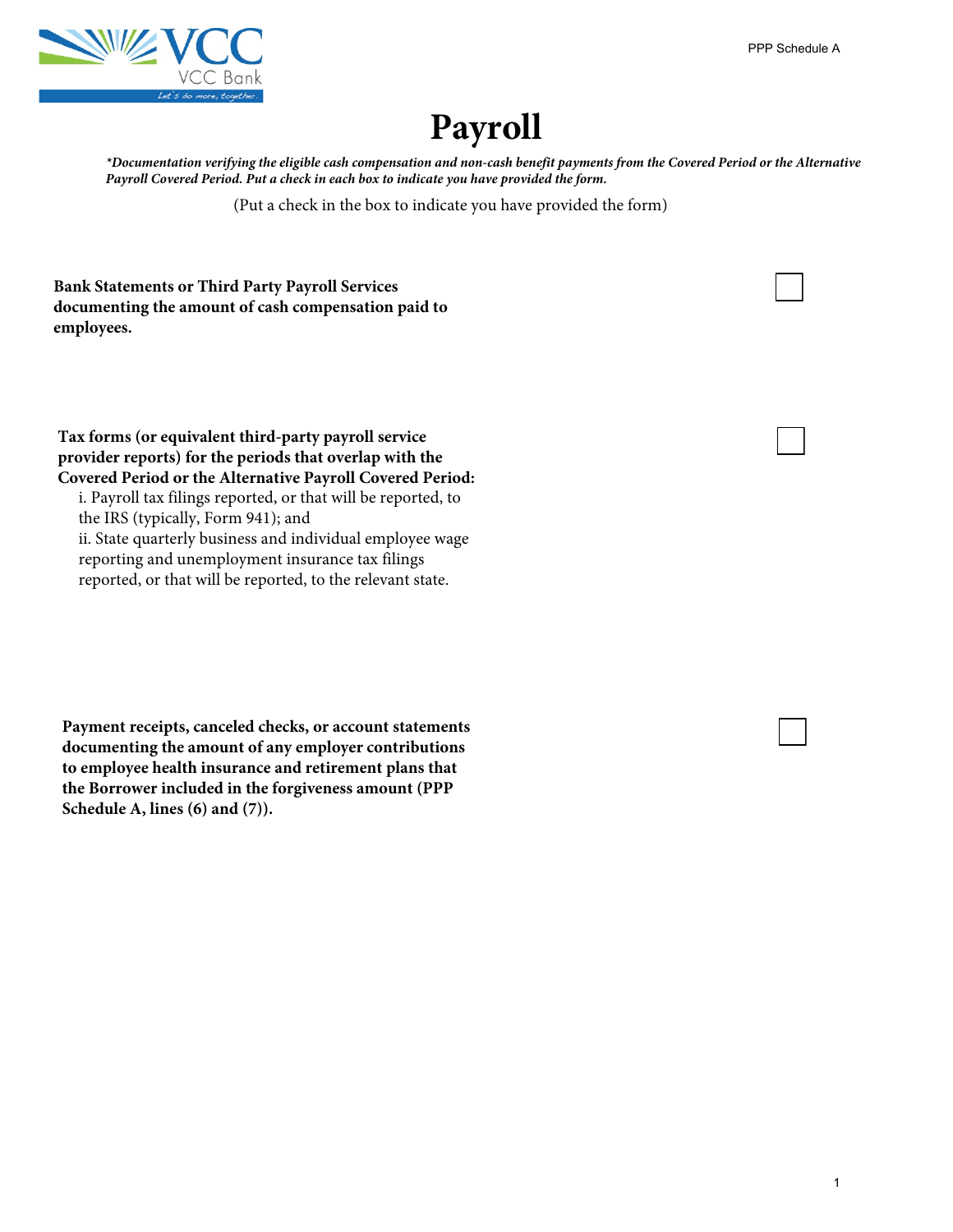

## **FTE**

*\*Documents may include payroll tax filings reported, or that will be reported, to the IRS (typically, Form 941) and state quarterly business and individual employee wage reporting and unemployment insurance tax filings reported, or that will be reported, to the relevant state. Documents submitted may cover periods longer than the specific time period.* PPP Schedule A<br>
uarterly busines<br>
evant state. Doct<br>
and the set of the set of the set of the set of the set of the set of the set of the set of the set of the set of the set of the set of the set of the set of the set of

(Please Choose One)

**Documentation showing (at the election of the Borrower) the average number of FTE employees on payroll per month employed by the Borrower between February 15, 2019 and June 30, 2019;**

**Documentation showing (at the election of the Borrower) the average number of FTE employees on payroll per month employed by the Borrower between January 1, 2020 and February 29, 2020**

**Documentation showing (at the election of the Borrower) in the case of a seasonal employer, the average number of FTE employees on payroll per month employed by the Borrower between February 15, 2019 and June 30, 2019; between January 1, 2020 and February 29, 2020; or any consecutive twelve week period between May 1, 2019 and September 15, 2019.**